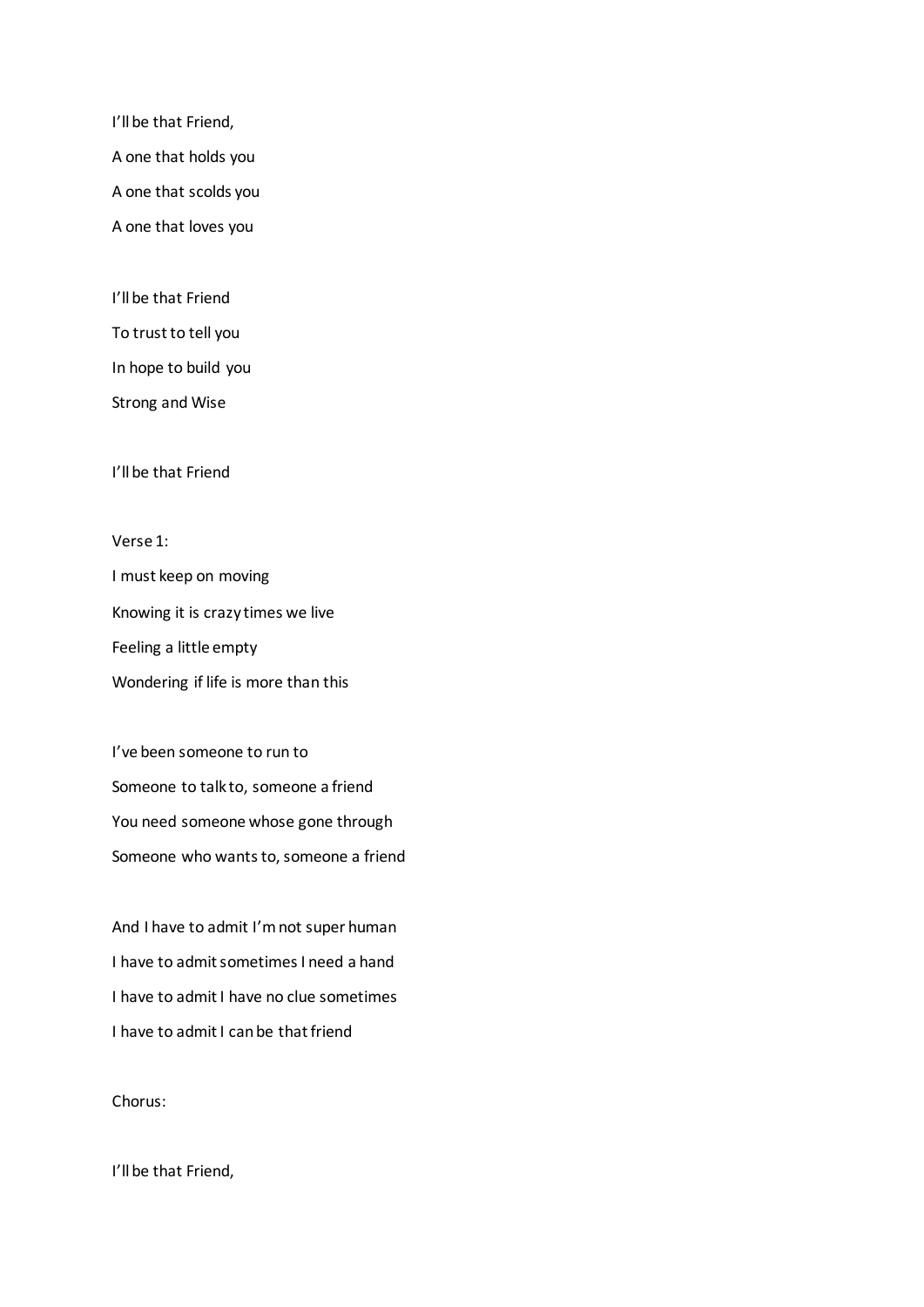A one that holds you A one that scolds you A one that loves you

I'll be that Friend To trust to tell you In hope to build you Strong and Wise

I'll be that Friend

## Verse 2:

Logic is looking senseless You must be afraid of what you feel Drama is getting heartless Pondering on how it makes you feel

I've been someone to run to Someone to talk to, someone a friend You need someone whose gone through Someone who wants to, someone a friend

And I have to admit I'm not super human I have to admit sometimes I need a hand I have to admit I have no clue sometimes I have to admit I can be that friend

Chorus: I'll be that Friend, A one that holds you A one that scolds you